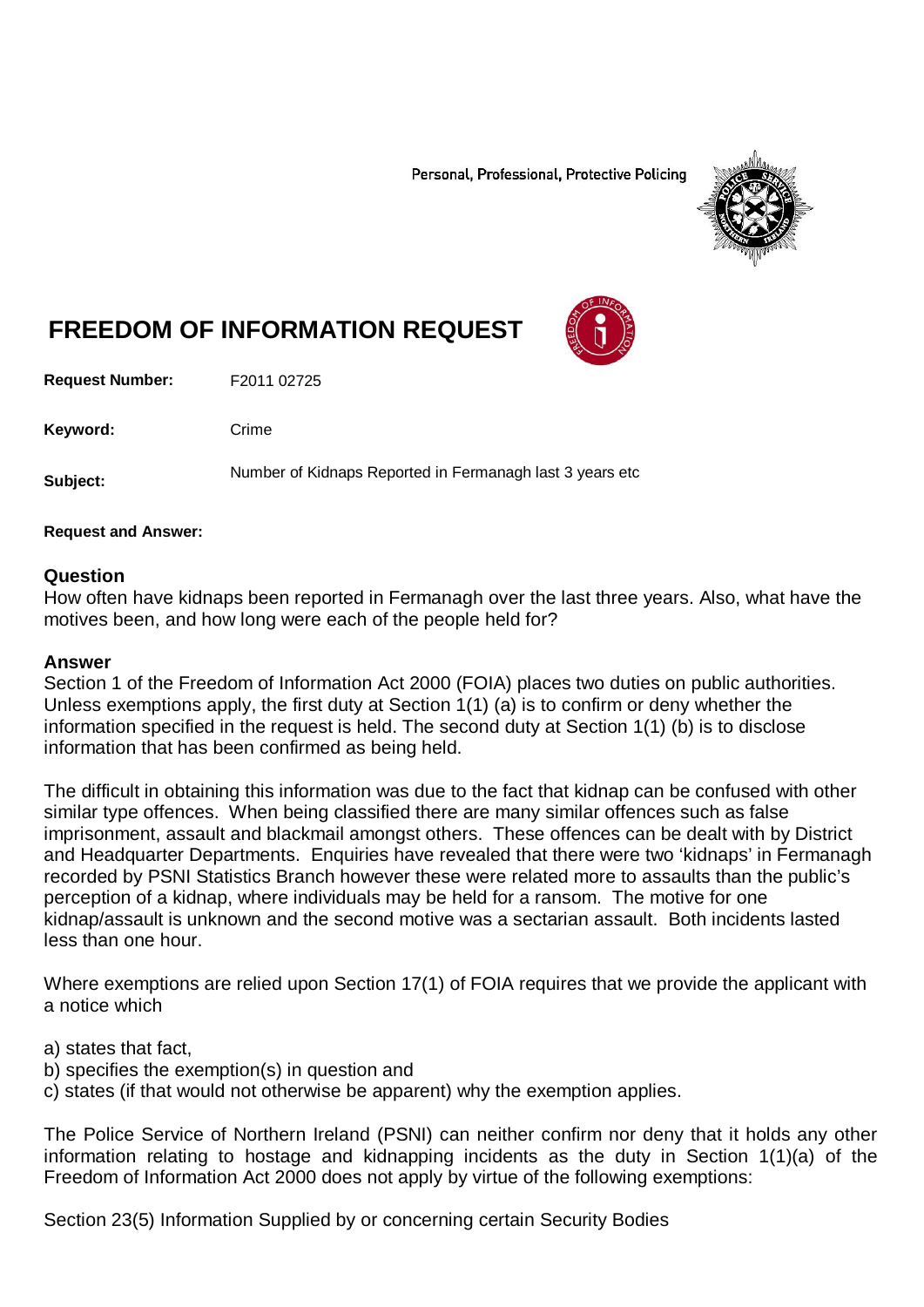Section 27(4) International Relations Section 44(2) Prohibitions on Disclosure

Section 40(5) Personal Information Section 30(3) Investigations Section 31(3) Law Enforcement Section 38(2) Health and Safety

Sections 23, 27 and 44 are class based absolute exemptions and there is no requirement to consider the public interest test in this area.

Section 40, subsections (1) and (2), is a class based absolute exemption, however Section 40(5) is not, as it is not listed in the schedule of absolute exemptions in Section 2(3). When citing Section 40(5) there is a requirement to articulate the public interest considerations to ensure that neither confirming nor denying that any other information exists is the appropriate response.

Section 30 is class based and qualified. Consideration must be given as to whether there is a public interest in neither confirming nor denying that information exists is the appropriate response.

With Sections 31 and 38 being prejudice based qualified exemptions there is a requirement to articulate the harm that would be caused in confirming or not that information is held as well as carrying out a public interest test.

#### **Evidence of Harm**

The threat of kidnap continues to concern UK communities and law enforcement agencies. During 2008/09 police forces nationally reported 2,034 kidnappings to the Home Office, a slight increase on 2007/08, see below link:

#### <http://www.soca.gov.uk/threats/kidnap-and-extortion>

To confirm or not that any other information is held with regard to hostage and kidnapping incidents would confirm where exempt bodies and other law enforcement agencies may have an interest. To do so would undermine the expectation of trust and confidentiality of our partner agencies. This will damage future operational relationships between the police service and other departments.

There is a general expectation that information held by forces/services and exchanged with other agencies will be dealt with appropriately and securely in the knowledge that confidences will be maintained. To state that a force/service does not hold any other information pertinent to this request, would provide carte blanche to any criminal planning to carry out a kidnap in that force/service jurisdiction that there is a serious gap in their intelligence.

Conversely, to cite an exemption therefore confirming that other information is held, would automatically alert those engaged in the planning of a kidnap that the Police Service, and by inference other law enforcement agencies, are aware of their existence and/or activity. This awareness would enable those planning a kidnap to counter that intelligence by taking evasive action to avoid arrest. Maintaining an NCND stance with regard to any other information which may or may not be held protects the exchange of intelligence between forces/services and other agencies both nationally and internationally to ensure the effective delivery of law enforcement is not compromised.

The prevention and detection of crime is the foundation upon which policing is built. The Police Service has a clear responsibility to prevent crime and arrest those responsible for committing crime or those that plan to commit crime. By confirming whether or not the force/service does or does not hold any other information pertinent to this request could directly influence the stages of that process, and jeopardise current investigations or prejudice law enforcement.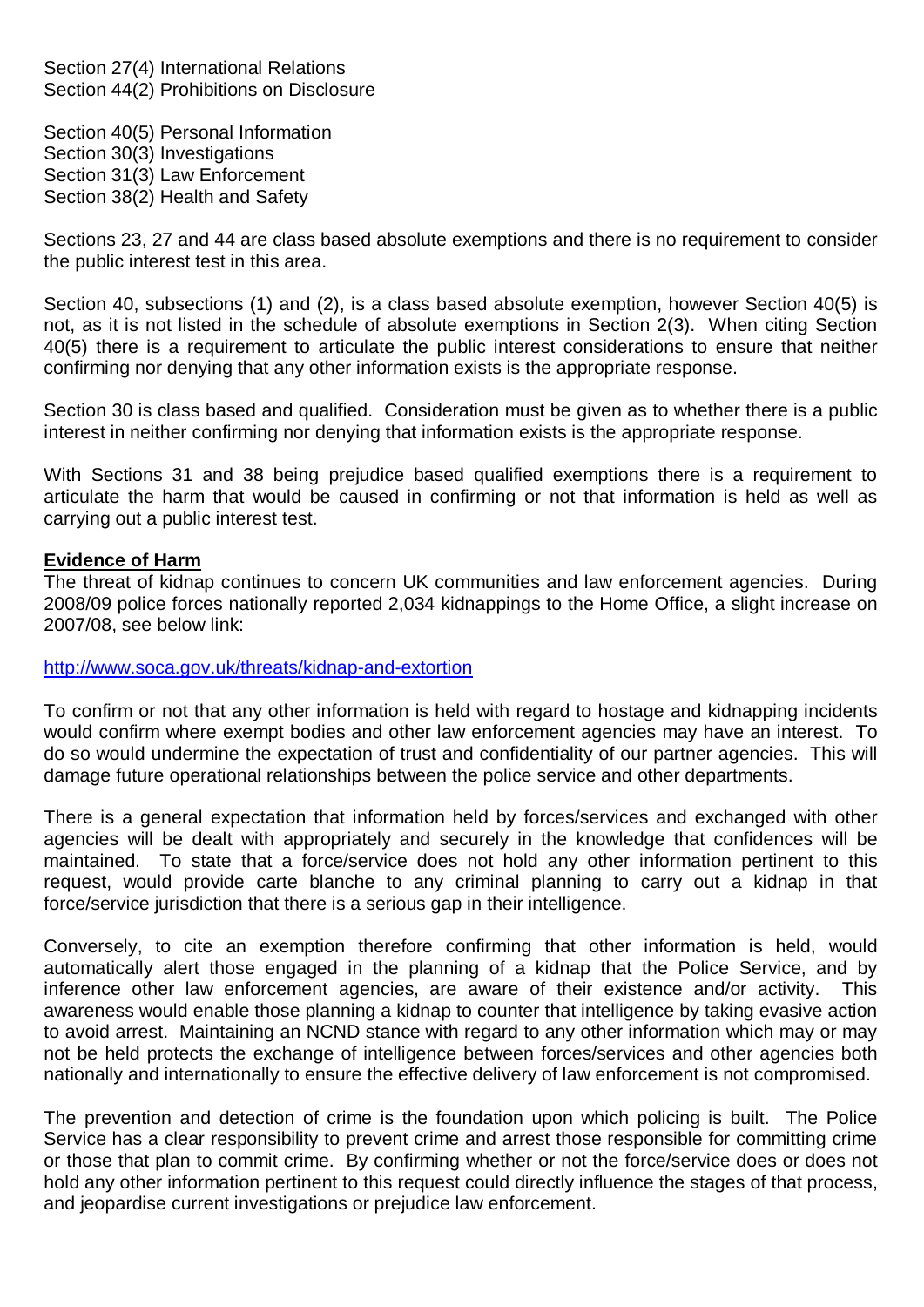Victims who are taken hostage as part of a kidnap plot are extremely vulnerable. It is highly likely that when detaining a victim the use of force will be used without any regard for the individual concerned which has the potential to result in serious injury or even death. An example of this can be found at the below link which details where two victims were assaulted following abduction at a restaurant in South Yorkshire both requiring hospital treatment:

<https://www.westyorkshire.police.uk/?Page=2880|Police+Appeal+Following+Kidnap+And+Assault>

## **Public Interest Test**

### **Section 40**

# **Factors favouring Confirmation or Denial that other Information is held**

Confirmation or denial of whether information is held by would provide the public with an awareness of what personal information is held with regard to kidnap/hostage incidents.

### **Factors against Confirmation or Denial that other Information is held**

If confirmation or denying that information is held has the potential to identify an individual this would be a clear breach of the first principle of the Data Protection Act, which states that personal data shall be processed fairly and lawfully and that a public authority must handle people's personal data only in ways they would reasonably expect.

# **Section 30/31**

# **Factors Favouring Confirmation or Denial that Other Information is held**

There is confirmation within the public domain that exempt bodies have Anti Kidnap and Extortion Units which is designed to liaise with other law enforcement agencies and police forces/services with an endeavour to prevent kidnap and blackmail.

Disclosure would enhance the public's knowledge about where operational activity is located and would stop any incorrect rumours or falsehoods that may already exist.

Additionally, the public has a right to know that forces/services focus their attention and responsibility to investigate offences such as kidnap thoroughly and appropriately.

### **Factors against Confirmation or Denial that any Other Information is held**

As stated within the harm to confirm whether or not any other information is held would compromise any ongoing criminal investigations/operations by revealing where there is current law enforcement activity and intelligence. This in turn would compromise the force's/service's ability and that of our partners to engage with each other in confidence. Ongoing or future operations into any planned kidnap/hostage situation would be compromised and tactics rendered less effective. This would affect the force's/service's future law enforcement capabilities.

### **Section 38**

# **Factor favouring Confirmation or Denial that any Other Information is held**

Disclosure would provide a better awareness to the community in relation to this topic area enabling a better informed public debate to be undertaken. Furthermore, the community has a right to know that public funds are being resourced appropriately to target criminals intent on kidnapping individuals for financial gain.

# **Factors against Confirmation or Denial**

By confirming whether or not any other information is held could jeopardise the personal safety of a